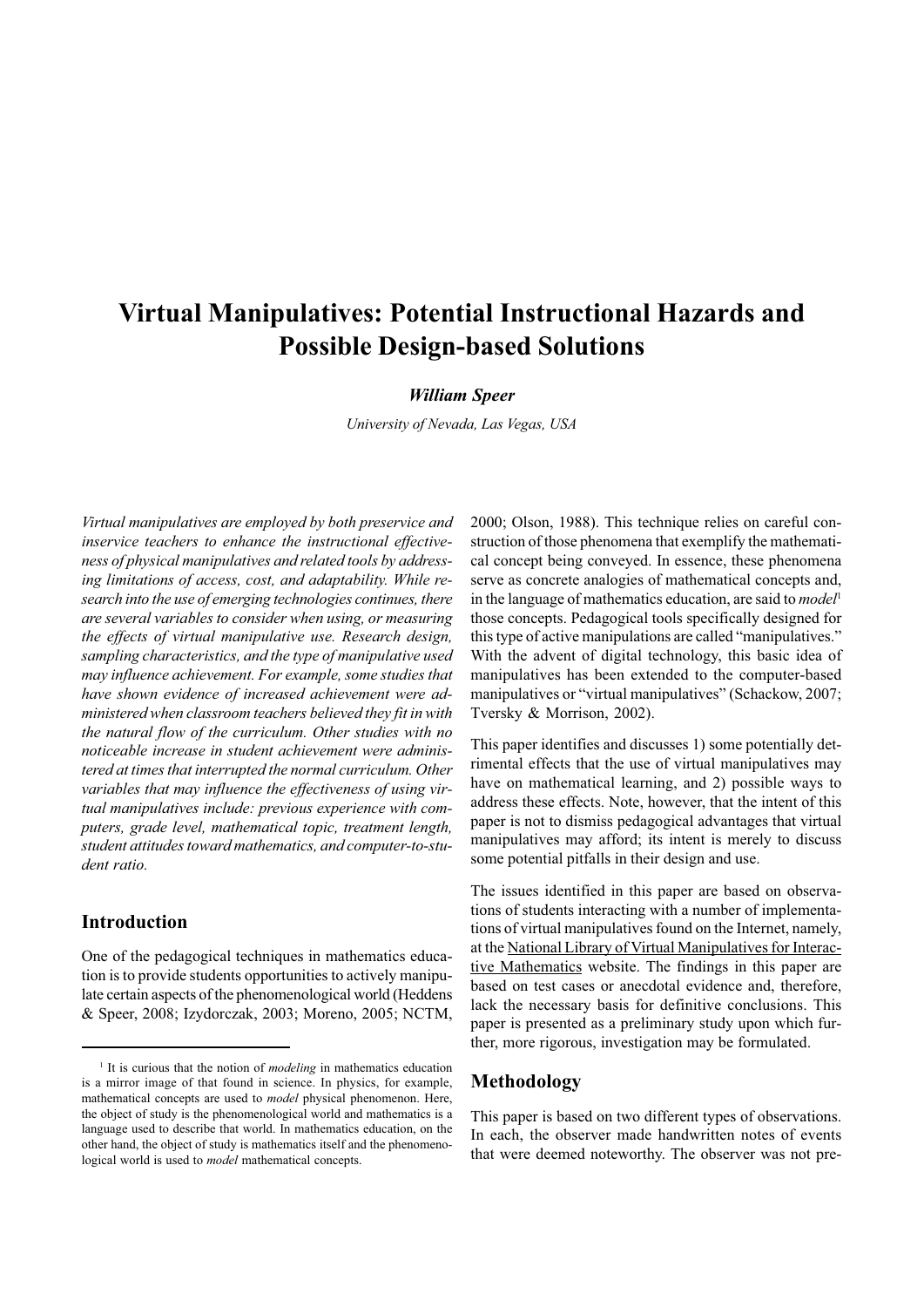

**Fig. 1.** Screen shots of virtual Base-10 Blocks manipulative

pared with any pre-planned set of questions or focus of observations. These observations are based on a series of sessions with 4th grade students for a duration of approximately one hour. During these sessions, the observer and the student explored the problem of integer addition using both the physical Base-10 Blocks manipulative and a virtual implementation of Base-10 Blocks. The sessions consisted of a series of problems on integral addition, where each problem was attempted, first with the virtual manipulative and, then with the physical manipulative (Mousavi, Low, & Sweller, 1995; Schnotz, 2005).

Figure 1a shows the screen shot of a typical problem with the virtual Base-10 Blocks manipulative. Here, the object of the manipulative is to 1) aggregate 10 pieces in one unit into a single piece in the next higher unit, and 2) place each piece in the columns to which they belong. The screenshot of the solution is presented in Figure 1b.

These observations are based on three "computer-lab" sessions of three different middle school mathematics classes. The three classes consisted of magnet-only, magnet-zone combined and zone-only student populations. Most of the students worked individually, each with a dedicated computer. However, due to a limited number of computers, a small minority of students worked in groups of two. Also, on occasion, especially when students appeared to be "stuck" in a particular scenario, the observer interjected with questions and suggestions to the students.

Each lab session began with the students exploring the Circle-0 virtual manipulative screen shot is shown in Figure 2a. The object of Circle-0 is to place all the numbers (using the drag-and-drop technique with the mouse) within the circles so as to make each circle to "add up to 0" (see Figure 2b).

Once they had tried Circle-0, the students were free, as time permitted, to try additional virtual manipulatives available at National Library of Virtual Manipulatives for Interactive Mathematics site. At the conclusion of the lab, students were required submit a written description of their experiences.



**Fig. 2.** Screen shots of Circle-0 virtual manipulative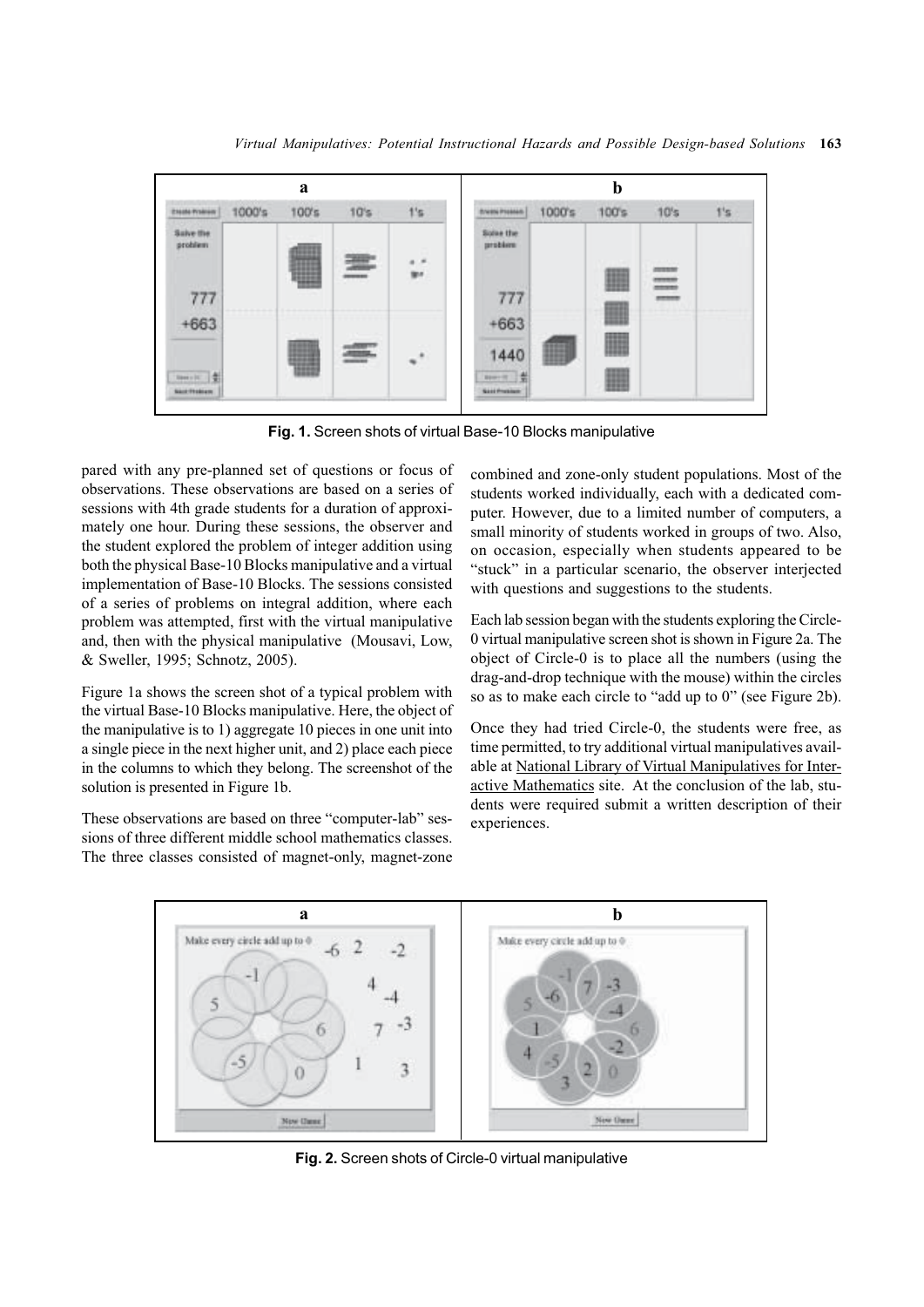# **Potential Issues**

This section identifies 4 different ways virtual manipulatives may be counter-productive to learning. Each is discussed in terms of

- Characterization of the potential issue
- The observations that support this characterization
- Ramifications of this issue for effective and efficient learning
- Potential design solutions to address these issues
- Procedures devoid of concepts.

Under certain circumstances, manipulations may not be accompanied by their intended conceptual counterpart. Students may acquire procedural expertise needed to successfully complete the manipulatives without internalizing the mathematical concepts that the manipulatives were designed to model (Atkinson, 2002; Izydorczak, 2003).

An observation that prompted this issue was with a student's interaction with Base-10 Blocks. With virtual Base-10 Blocks, the procedure for combining 10 pieces in one unit required surrounding 10 *or more* pieces with a bounding rectangle with the mouse. Once those pieces were successfully bound, the computer automatically transformed 10 of those pieces into a single piece of the next higher unit. It became clear that the student became focused on the operation of surrounding all of the pieces in each unit with the bounding rectangle. From the student's perspective, this was a reasonable strategy for the mastery of that skill – irrespective of any concepts that may be associated with it, it was what was necessary to complete the exercise.

The fact that the student, when given the exact same problem that he had immediately before successfully solved using the virtual Base-10 Block, had difficulty replicating his solution with the physical Base-10 Blocks lent additional credence that, with this particular student, there was a chasm between his understanding of the procedural requirements of the manipulative and their corresponding meaning in the number system. With a clear understanding of the relationship between the two, one would expect that changing the medium of the manipulatives – from virtual to physical – would have had significantly less impact than was observed (Drickey, 2001).

Clearly, when students "play the game" devoid of the concepts the manipulative is designed to demonstrate, the effectiveness of the exercise in meeting the intended peda-

gogical goals is likely to be limited. However, this potential for procedural expertise devoid of conceptual understanding seems to be an inherent vulnerability of manipulatives in general. Manipulatives are, in essence, phenomenological analogies for concepts and, as such, always carry the possibility of being misconstrued. Of course, the task of educators is to limit the likelihood of those misconceptions and to resolve them when they do occur. However, in principle, the chasm between procedure and concepts cannot be eliminated (Large, et al., 1996).

What, then, are some potential strategies to 1) limit the likelihood of conceptually empty procedural manipulations, and 2) resolve them when they occur? With respect to the example cited above with virtual Base-10 Block, the virtual manipulative may be designed so that: the student must explicitly collect exactly 10 pieces of one unit rather than simply surround 10 or more pieces within a bounding rectangle; the student must explicitly request (say, using a button) to convert the 10 pieces to a single piece of the higher unit; and/or the student must replicate the manipulation with symbolic operations. In general, by requiring of the student greater responsibility of the manipulations (as opposed to automated manipulation by the system) and corresponding symbolic operations, the likelihood that the student will make the conceptual connection with procedural operations may be increased (Pass, Renkl, & Sweller, 2003).

### **Local Minimum**

Some students seem to get "stuck" in a local minimum of the search space. As a result, those unwilling or unable to backtrack (i.e., give up some of the gains seemingly achieved) were unable to reach the global minimum (i.e. complete the problem) (Schnotz & Bannert, 2003). The level of challenge represented by these local minimums may be counter-productive to some students. This issue was observed particularly with the Circle-0 virtual manipulative. The screen shot in Figure 3a is an example of a local minimum.

In this example, 5 out of 7 circles (in yellow) have met the criteria, i.e. they "add up to 0". There are two numbers left (-2 and -4) which must be placed in the two remaining spots (between 7 and 6) so that the remaining two circles (in grey) also add up to 0. It is easy to see that neither of the two combinations of placing the remaining numbers produces the solution. Therefore, in order to reach the solution where all the circles add up to 0, the partial solution generated so far must be sacrificed. In other words, we must take out at least some of the numbers in the yellow circles, i.e. the circles that already add up to 0.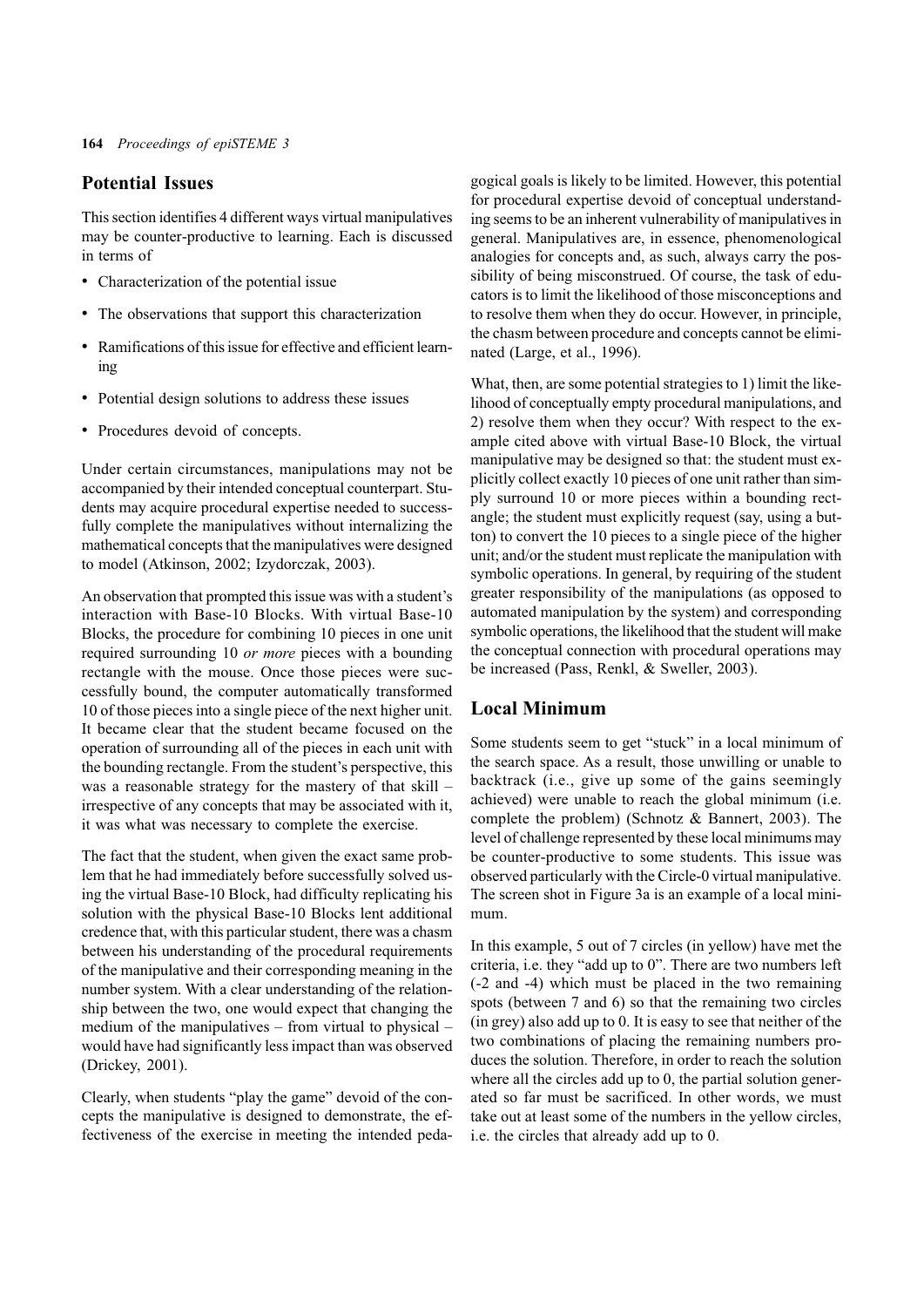

**Fig. 3.** Local minima in two Circle-0 solutions

The screen shot in Figure 3b provides an even more dramatic example of a local minimum. In this example, all of the numbers have been positioned; however, only 6 out of 7 circles add up to 0. The situation can be, it seems, rather perplexing to the student.

The question remains as to whether such perplexity is conducive or counter productive to learning. It seems that, in general, the answer depends on the student. In terms of Vygotsky's learning theory, the answer depends on the student's "zone of proximal development" (Schnotz & Rasch, 2005). In other words, for a sufficiently advanced student, the challenge posed by this situation may be appropriate while, for others, it may represent an inappropriate level of challenge. The detrimental effect of too much challenge seems particularly relevant in the area of self efficacy. Specifically within the context of Circle-0, however, the level of challenge posed by such false solutions (where the solution seems so close and yet so far) seems almost always inappropriate for students that the manipulative is target, i.e. students learning to add single digit integers.

One obvious way to control the potential level of local minimum that a problem contains is through additional constraints. In the case of Circle 0, additional starting numbers may be added inside the circles (see Figure 2a) so as to remove the possibility of deep local minimums. From a technical point of view, given the size of the search space and the computational speed of even modest computers today, it should be feasible to check all possible points on the search space so as to ensure maximum level of difficulty in terms of local minimums.

#### **Disengagement**

Some students were observed to be disengaged with the problem at hand. They repeatedly, for prolonged periods,

hit either the "Hint" or the "Reset" button without demonstrating any attempts at actually solving the problem presented to them. To the observer, it was as if, once they had developed the pattern, they were stuck in a mental mode of simply pressing those buttons. Needless to say, such a lack of engagement with the problem is counter-productive to learning. Even with legitimate attempt at engaging the problem, over reliance on these scaffolding devices are counterproductive to the learning.

The problem of disengagement seems not a problem with virtual manipulatives, per se, but a manifestation of a more general issue in learning (Mayer & Chandler, 2001). A student's inability or unwillingness to effectively engage a problem likely points to more fundamental issues in learning and may require higher levels of intervention. Therefore, it seems unlikely that this type of disengagement would be eliminated by simple design changes in the manipulatives. At least in principle, however, it may be possible to enable the virtual manipulative system to automatically 1) detect certain patterns of use (or rather misuse) of the program and 2) to provide some type of interjection (or notification to a human instructor).

From a technological perspective, the level of computational sophistication needed for such functionality is qualitatively different than what is found in implementations of virtual manipulatives at the National Library of Virtual Manipulatives for Interactive Mathematics website (or anywhere else based on this author's observation). This type of functionality – automated diagnosis of student performance and feedback based on that diagnosis – has yet to be effectively demonstrated (or, perhaps, even discussed) in educational technology. It is the author's view that the development of this class of functionality will likely become a focus of research.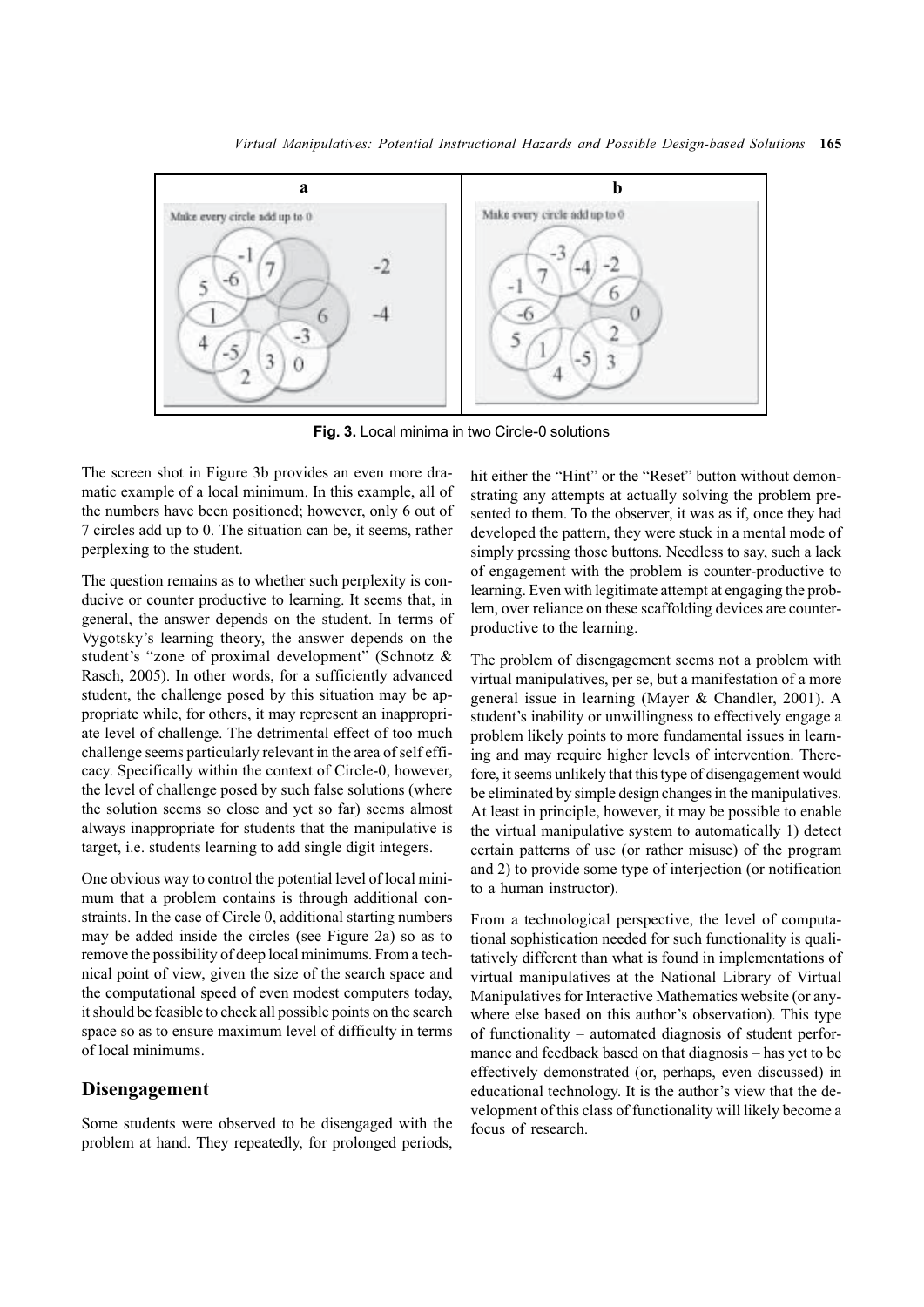# **Rule Confusion**

Some students seemed not to understand what the virtual manipulative was asking of them even after they spent some time reading the accompanying instructions. Some students were heard asking themselves, "Now what do I do?" or "How do I play this game?" On several occasions, the observer interjected by demonstrating how to "play the game". In each instance, the students were able to engage the problem at hand (Mayer & Moreno, 1998). For example, one group of students seemed in a state of bewilderment with the Circle-0 manipulative. However, once they were shown how to fill in one or two circles, they immediately and quickly progressed with the remaining circles. Apparently, the light bulb had turned on. The amount of cognitive and emotional resources expanded during these periods of confusion by some students is likely counter-productive. Certainly, from the learner's point of view, they are both unpleasant as well as unproductive.

One way to increase the understandability of the instruction may be to simplify the language of the instruction. The online instruction for the Circle-0 manipulative, for example, is shown in Figure 4.

# Circle 0

This virtual manipulative poses the problem:

Position the 14 numbers inside of the circles and intersections of circles in such a way that the three numbers in each of the circles sums (adds up) to Zero.

Work on the problem by clicking on and dragging numbers to locations inside circles or intersections of circles.

When the three numbers in a circle add up to zero, the circle will change color.

**Fig. 4.** Online instruction for Circle-0 virtual manipulative

Given their linguistic characteristics, it is unclear (at least to this author) for what kind of readers these instructions are intended. Are they written for elementary and middle school students that play the manipulative, or for a more sophisticated adult population like classroom teachers? Using a language more suitable to younger students may increase the likelihood of being understood.

An even more intuitive and effective way (albeit, more difficulty and costly as well) to convey the instructions for using the manipulatives may be through animated demonstration of it use (as opposed to written instruction alone). Animation may be effective in communicating not only basic instruction but also different strategies for tackling the problem (Atkinson, 2002).

# **Conclusion**

Perhaps, it should be axiomatic that every technology has its limitations and, therefore, can be misused. This paper discussed some of the potential inherent in and the design limitations of virtual manipulatives and how these limitation may be addressed. One of the conclusions based on the observation cited in this paper may be that appropriate supervision is needed to maximize/minimize the potential benefit/detriment of virtual manipulatives. It is the view of this author that one of the major areas of research in educational technology is the development of assistive mechanisms to effectively and efficiently support this type of supervision.

#### **References**

- Atkinson, R. (2002). Optimizing Learning From Examples Using Animated Pedagogical Agents. *Journal of Educational Psychology, 94*, 416–427.
- Drickey, N.A. (2001). A comparison of virtual and physical manipulatives in teaching visualization and spatial reasoning to middle school mathematics students. Unpublished doctoral dissertation, Utah State University.
- Heddens, J.W., & Speer, W.R. (2005). *Today's mathematics: Concepts, classroom methods, and instructional activities*. 11th ed., New York: John Wiley & Sons.
- Izydorczak, A. (2003). A Study of Virtual Manipulatives for Elementary Mathematics. Unpublished doctoral dissertation, State University of New York - Buffalo, 2003.
- Large, A., Beheshti, J, Breuleux, A., & Renaud, A. (1996). Effect of Animation in Enhancing Descriptive and Procedural Texts in a Multimedia Learning Environment. *Journal of the American Society for Information Science*, 47(6), 437-448.
- Mayer, R. E., & Chandler, P. (2001). When learning is just a click away: Does simple user interaction foster deeper understanding of multimedia messages? *Journal of Educational Psychology, 93*, 393-397.